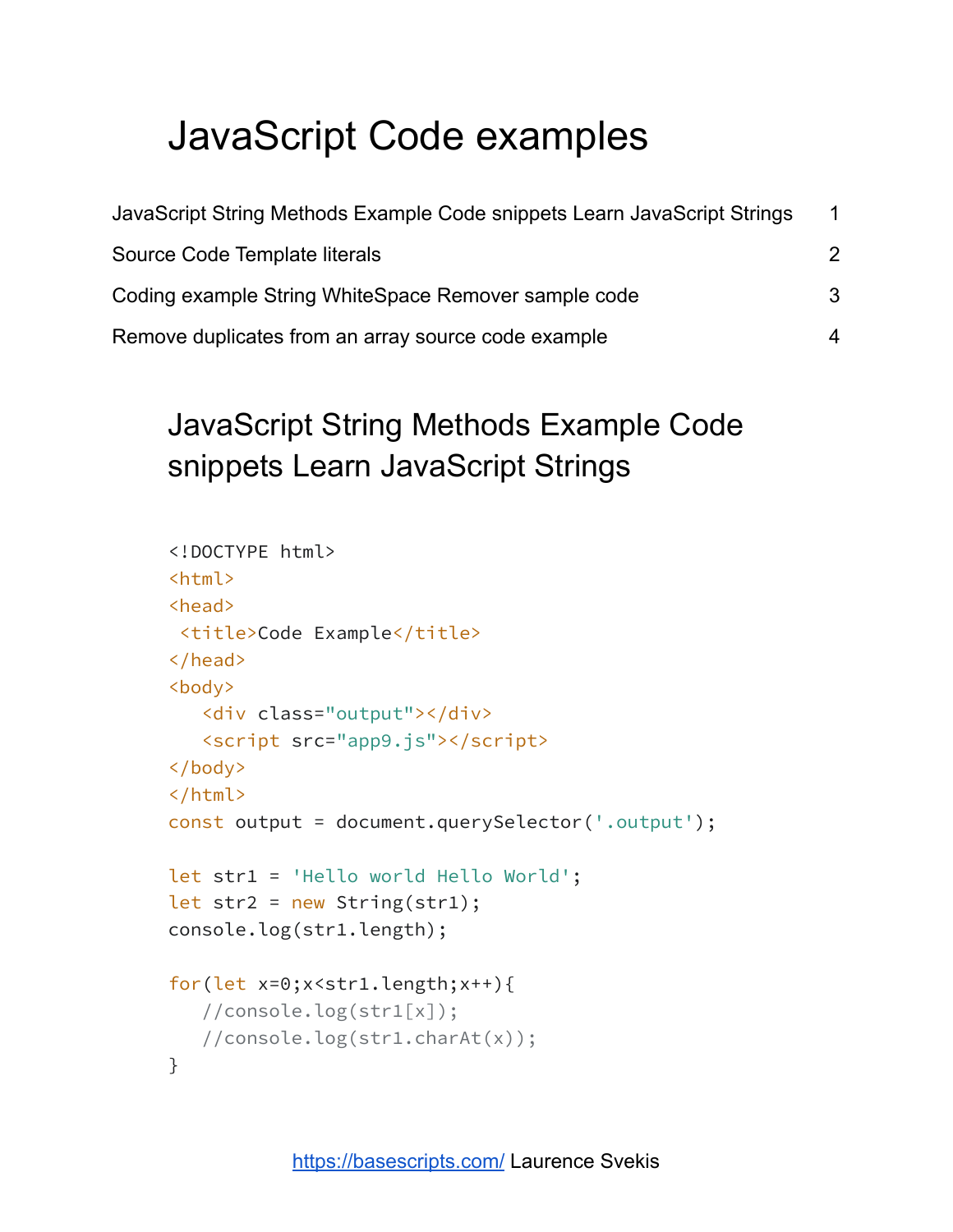```
console.log(typeof str1);
console.log(typeof str2);
//console.log(eval(str1));
console.log(eval(str2));
console.log(str1.includes('Hello'));
console.log(str2.includes('Hello',4));
let val = str2.indexOf('dwo');
val = str2.lastIndexOf('or');
val = str2.replace('or','WoW');
val = str2.replaceAll('or','WoW');
val = str1.split('o');val = str2.substring(2,-8);console.log(val);
val = str2.substr(2,8);val = str2.slice(2,-8);console.log(val);
output.innerText = val;
```
#### <span id="page-1-0"></span>Source Code Template literals

```
let val1 = `Hello
             '"World`;
let a = 'Laurence Svekis';
val1 = \text{Hello } $a$;val1 = \DeltaAdding \frac{1}{5+10};
val1 = `backtick \langle``;
val1 = Line 1
        Line 2`;
const b = 10;
const c = 33;
val1 = \sqrt{5}[b} + \frac{5}{5}[c} = \frac{5}{5}[b+c}';
```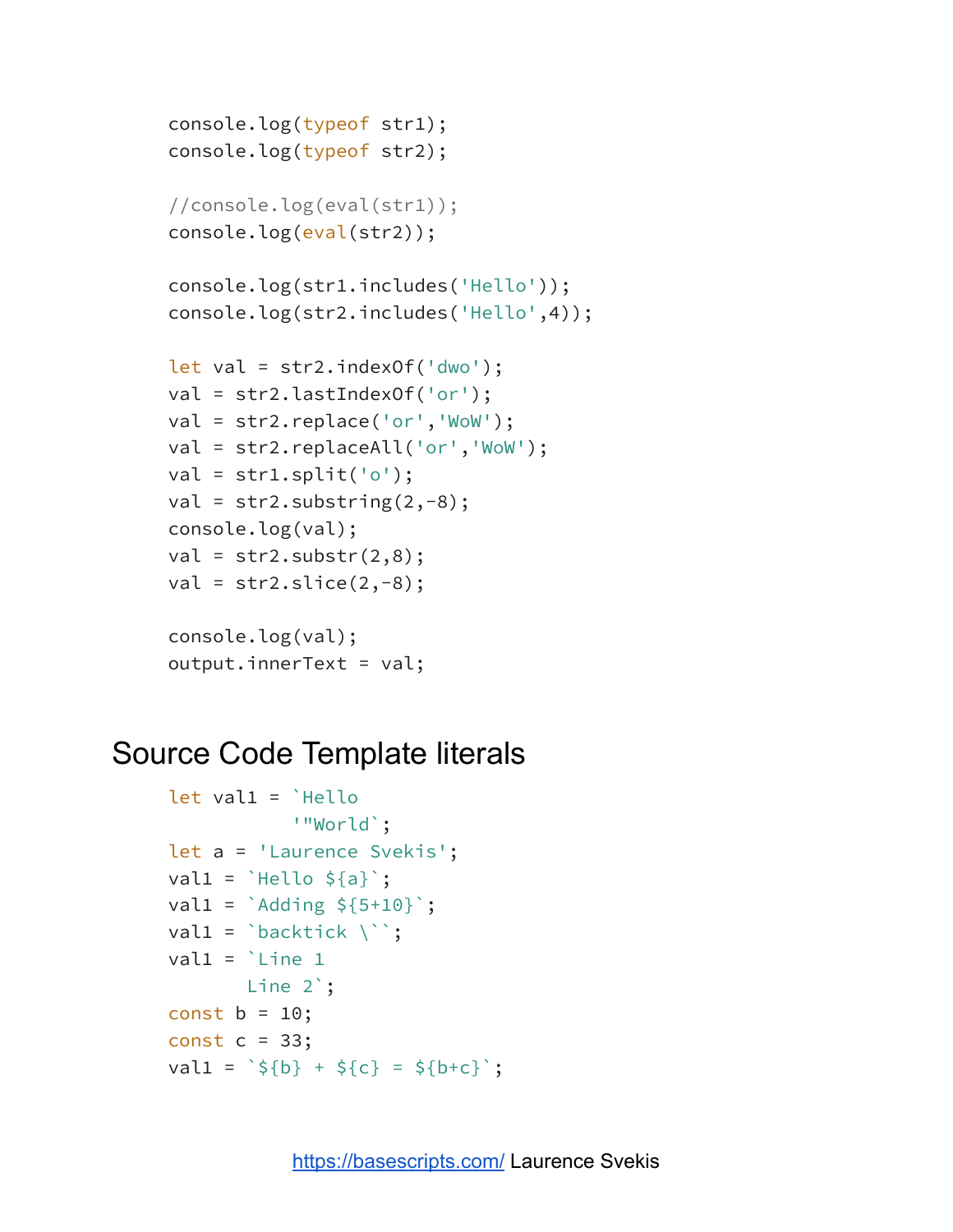```
const first = 'Laurence';
const last = 'Svekis';
function fullName(greeting, fName, lName){
   console.log(greeting);
  console.log(fName,lName);
   return `${greeting[0]} ${fName} ${lName}`;
}
val1 = fullName`Welcome${first}NEW${last}MIDDLE${last}END`;
const game = {
  level : 5,
  name : 'Laurence'
}
function checker(output,user,level){
   const statusVal = level > 3 ? 'pro' : 'beginner';
  console.log(output);
   return `${output[0]} : ${user} is a ${statusVal} at
level "${level}"`;
}
val1 = checker`Player${game.name}A${game.level}B`;
game.level = 2;val1 = checker`Player${game.name}${game.level}`;
document.querySelector('.output').innerHTML = val1;
console.log(val1);
```
### <span id="page-2-0"></span>Coding example String WhiteSpace Remover sample code

```
String.prototype.cleaner = function(){
    return this.replace(\frac{\sqrt{s}}{g}, \frac{\sqrt{s}}{\sqrt{g}}).trim();
}
```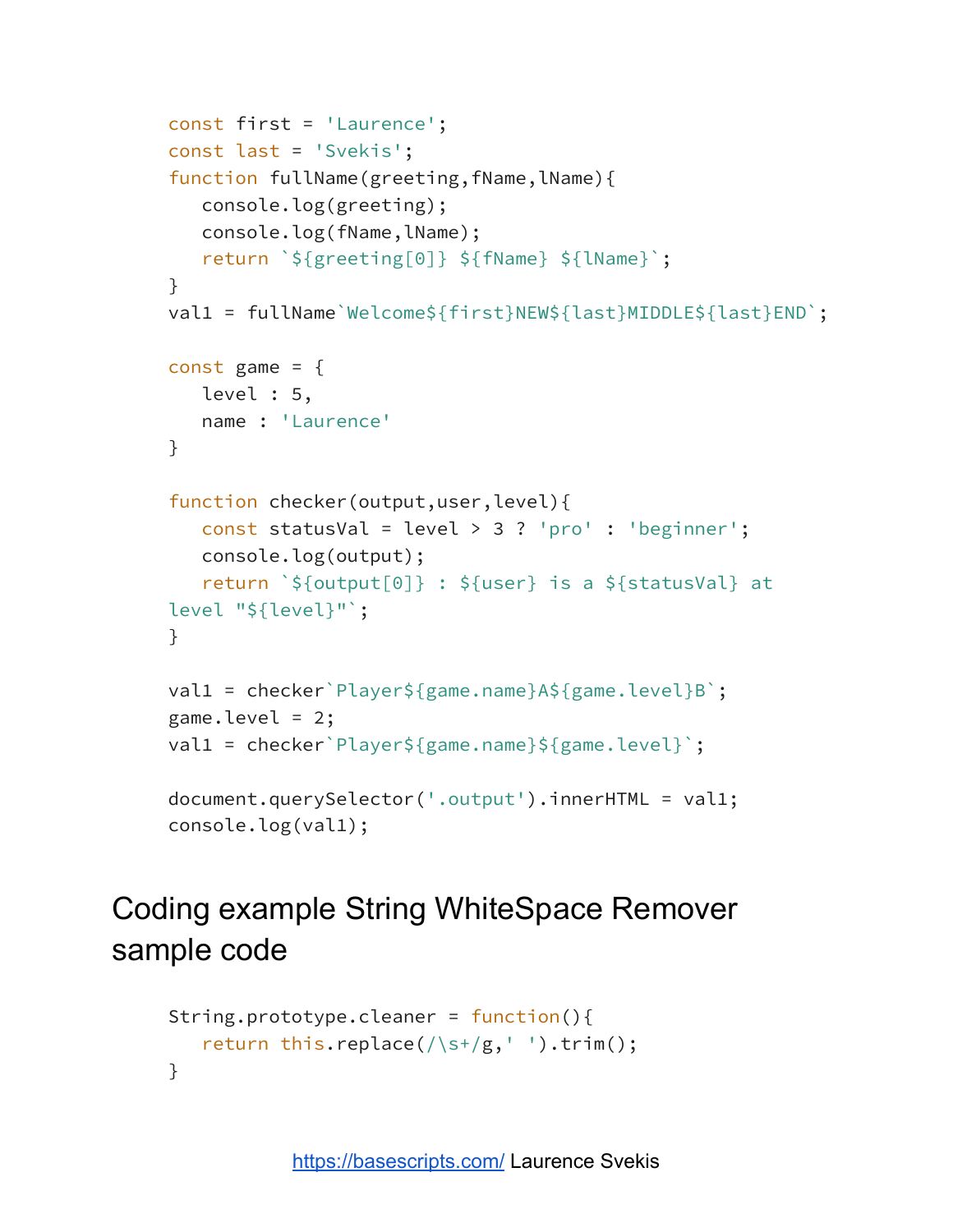```
const myStr1 = " Hello World ";
console.log(myStr1.cleaner());
let val = myStr1;val = trimMyString(val);
console.log(val);
document.querySelector('.output').textContent = val;
function trimMyString(str){
  let val = str.replace(/\simeq+/g,' ').trim();
  //val = str.trimLeft();//val = str.trimRight();
  return val;
}
```
## <span id="page-3-0"></span>Remove duplicates from an array source code example

Exercise :

- 1. Create an array and add values, include some duplicate values
- 2. Using the new Set() return the original array with only unique values, creating a new array
- 3. Assign one array to the original array, notice that they are connected. Any updates to one will update the other as well.
- 4. Assign a new array to the people1 array, using the new Set method returning only unique values from the original people array
- 5. Using the filter method to return unique items by checking for a match of the index value, duplicates will not match the index value since the indexOf returns the index value of the first matching result.

```
const people = ['Laurence','Linda','Jane','Jack','Jack'];
```

```
for(let i=0;i<10;i++){
```